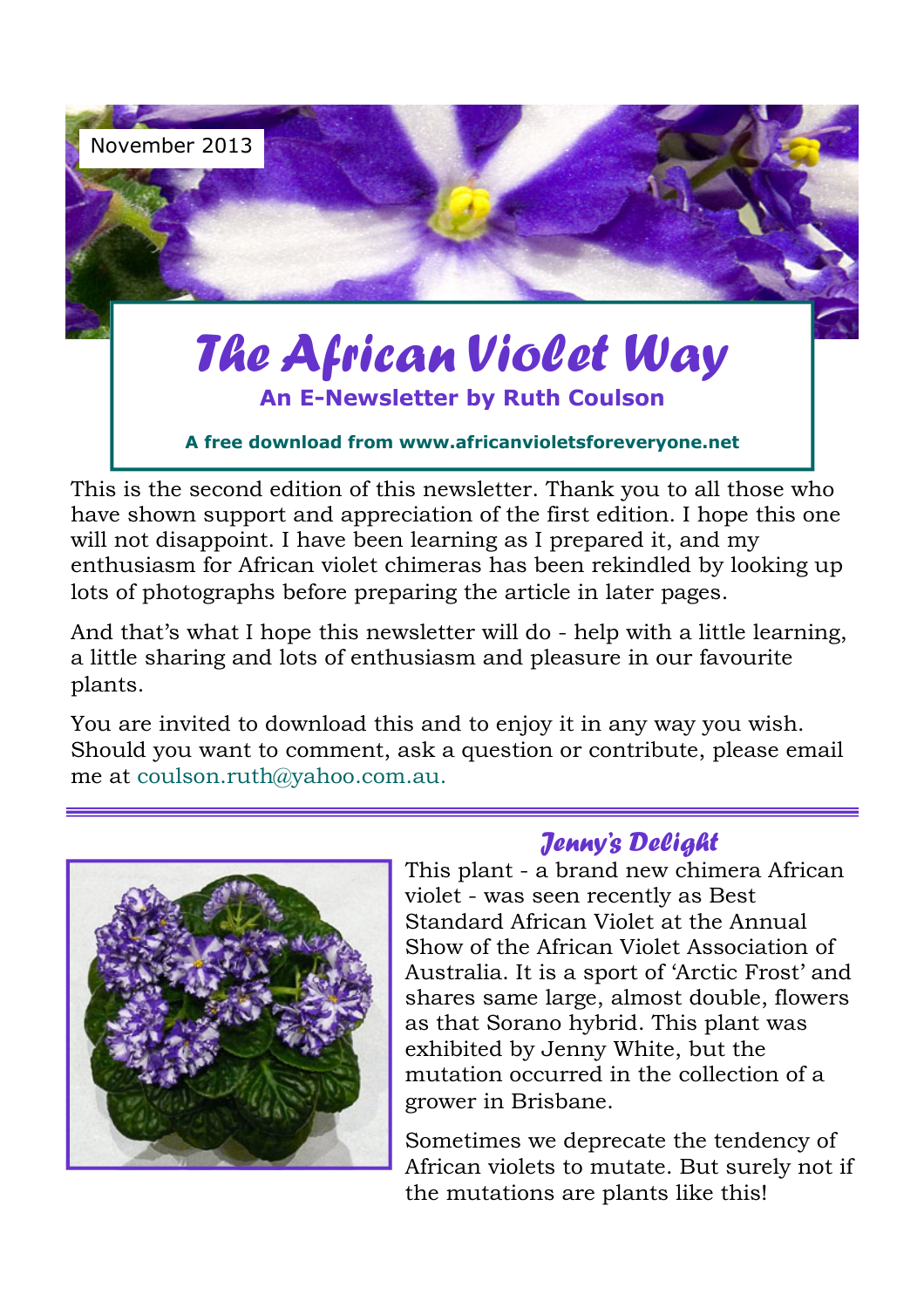# African Violet Shows Around Australia

There have been a number of African violet shows during the last two months. I am reliably told that all were beautiful. Hardly a surprise! Here are some reports and a few photographs. My grateful thanks to the people who supplied them.

### African Violet Society of Queensland - 19 & 20 October:

|                | Kirsty Volling                               |
|----------------|----------------------------------------------|
| 'Pungtohen'    | Wendy Emeny                                  |
| 'Tattle Trail' | Maree Zimmerman                              |
|                | Sinningia speciosa 'Brocade' Dave Jarvis     |
| 'Wee Willie'   | Sue Bell                                     |
| 'Tattle        | Maree Zimmeman                               |
|                | Best in Show/Best Standard 'Jays' Just Pink' |

This year was the first time for a while that we have been able to award a trophy for Novice Class, which is encouraging.

It was interesting to note, also, that both Wendy (Best Miniature) and Maree (Best Trailer) are Intermediate growers. This augurs well for the future. Sadly, some of our more experienced growers are unable to compete, either because of health or family commitments, so it really good to see a new young team coming to the fore.

This was the first time I have stewarded the show for a few years, so it was a good time to make some changes. We changed the hall layout, bought new mauve skirts for the show benches, and took the hanging baskets off a frame and mounted them on the regular benches. Whew!

From Helen Irwin

The photographs show - from the top: 'Jays' Just Pink', 'Tattle Trail' and 'Tineke'

## The African Violet Society of South Australia - 26 & 27 October







| Show Champion                                                    | Star City                       | Keith Gregory |
|------------------------------------------------------------------|---------------------------------|---------------|
| Reserve Champion                                                 | Hawaiian Pearl                  | Anne Gregory  |
| Best miniature/semiminiature Heinz's Little Nugget Keith Gregory |                                 |               |
| Best Trailer                                                     | Happy Trails                    | Anne Gregory  |
| Best Species                                                     | Saintpaulia tongwensis Joy King |               |
| Best Australian hybrid                                           | Colonial Mt. Remarkable         |               |
|                                                                  |                                 | Anne Gregory  |

Best Other Gesneriad Episcia 'Frosty' Suzanne Conniff

The Adelaide Show is a good show to visit it is not as large as some of the other shows around the country but they certainly give interstate visitors a very warm welcome. The Artistic part of the show I found very interesting as we at Early Morn are just starting to reintroduce this into our show. While we were there it was good to catch up with many of members we know how attended our show over the years. We also formed some new friendships with people who we only had previously known through email contact. So if you are

able to take the opportunity to visit an interstate show my advise it do it! Thank once again to the members of South Australia for making our visit so enjoyable.

From Pam & Keith Kennedy

Photographs: From top: Star City, Hawaiian Pearl, Heinz's Little Nugget.

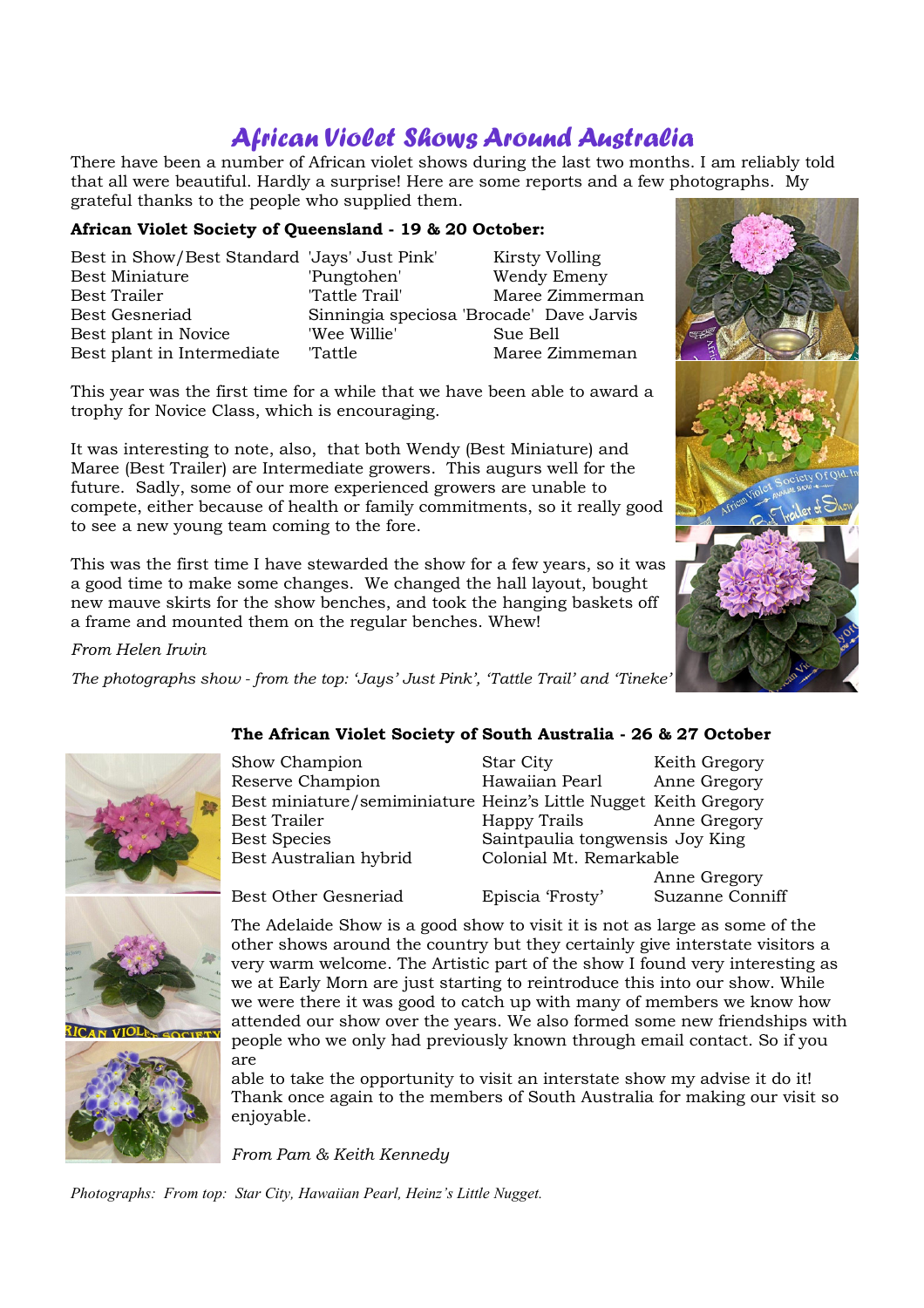

#### African Violet Association of Australia - 2nd & 3rd November

Grand Champion African Violet 'Rob's Boolaroo' Dennis Halton<br>Best Standard African Violet 'Jenny's Delight' J&J White Best Standard African Violet Best Trailing African Violet (other than Champion) 'Cirelda' Dennis Halton Best Miniature African Violet 'Ness' Crinkle Blue' R&S Armstrong

Best Other Gesneriad Sinningia Thalia' Ruth Coulson AVAA Championship Collection R&S Armstrong

Following the unseasonable hot spell that occurred in the weeks preceding the show and the number of growers who declared they wouldn't have "anything", an amazing number of beautiful plants, both African violets and other gesneriad, came along to the show.

The sale tables appeared to be swell stocked and the visiting public were supportive, especially on the Saturday afternoon when real enthusiasts appear to "get in early".

Of course we always hope that there will be more plants and more visitors next year, but I would have to say that a show is always enjoyable and there is always much to see and much to learn.

From Ruth Coulson

Photographs: from top: 'Rob's Boolaroo', 'Cirelda', 'Ness' Crinkle Blue' (unfortunately the photographs don't show either of the two amazing trailers to the best advantage)

## Leaching

This is a part of the care of African violets that is often more talked of that carried out. I know. I used to be rather careless about whether I leached my plants or not. But now I am more focused and do it regularly.

Why do we leach our plants? When you wick water your African violets all the movement of the water/fertiliser solution is upwards in the pot. It is supplied from the bottom and evaporates from the plant and the surface of the mix. This is the opposite of the way plants mostly receive their water in nature. The result is that excess fertiliser accumulates in the potting mix and in particular on the surface.

What is leaching? It is just simply pouring mildly warm fresh water through the root system of the plant until it runs freely through the drain holes of the pot.

So, what's so good about leaching your African violets? It gives you a chance to really clean out the potting mix of any accumulated fertiliser salts, water impurities or any other undesirable content. The plant gets a fresh start. It is particularly useful if you have not repotted for some time as there could well be lots of impurities in the mix, or if the water supply is very alkaline. Of course it might seem odd to add more of the alkaline water to deal with the problems of an alkaline water supply. It is helpful, though, as it eliminates much of the alkaline build up after weeks of wick watering and can promote much healthier plants.

So that's why I now leach my plants as often as I can manage. And I am know that they do show the benefits by improved health and even growth.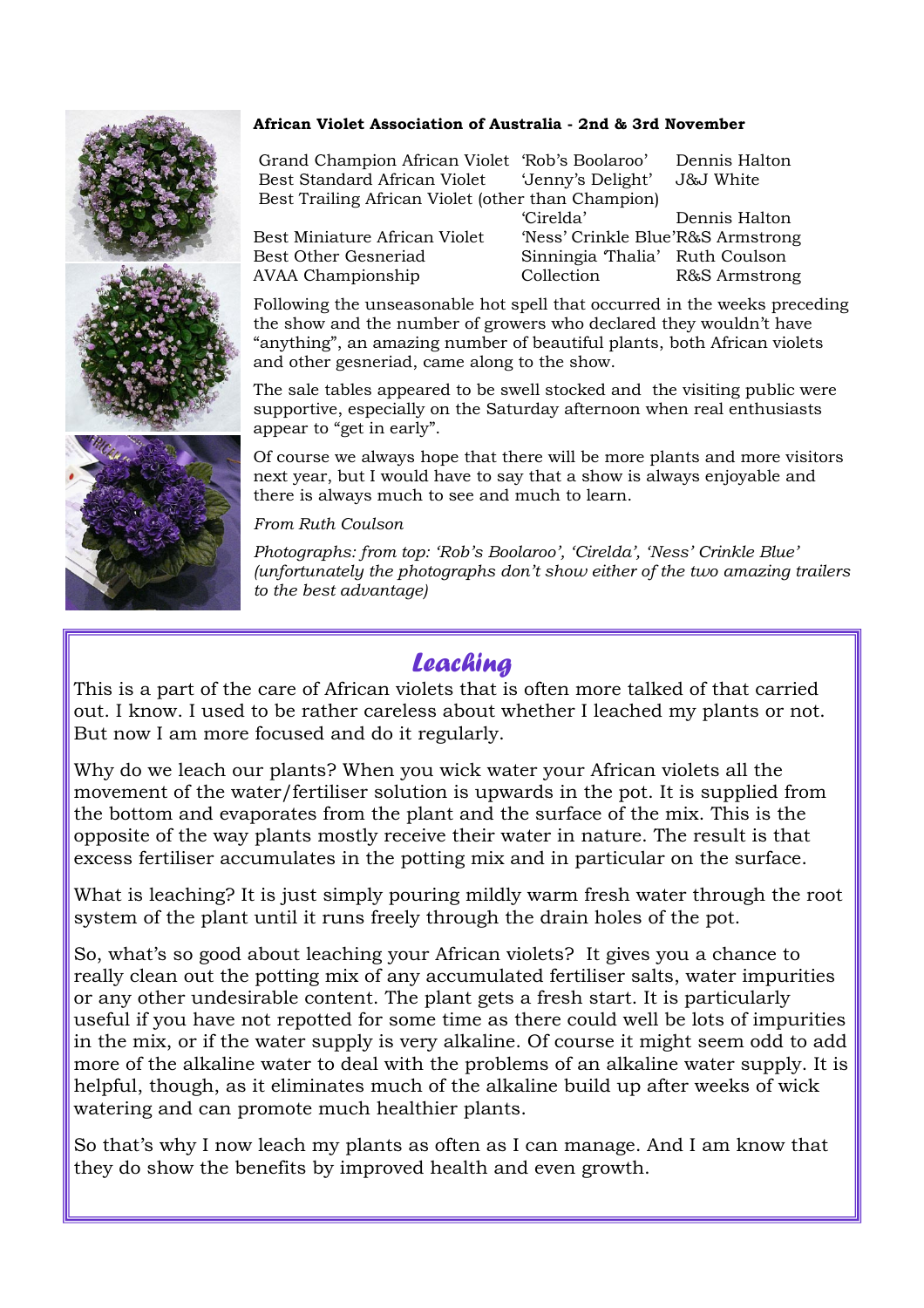# Chimera African Violets Are Different

Well, they would be, wouldn't they – the dictionary says that a chimera is "a wild impossible scheme or an unreal conception". In the case of African violets the reason they are different lies in the way the tissues are held in the plant itself. This makes them more of a challenge to propagate and perhaps, even more beautiful to look at. These plants produce flowers that are some of the most spectacular of all African violets.



Much has been already written about the reason chimeras happen in African violets and I have no

intention of rewriting that here. I have recently done some internet research though. At the end of this article I list the websites that I found most interesting and informative, and also those that I loved for their beautiful photographs.

What I am most interested in is the gorgeous looks of some of these flowers. Conventionally a chimera African violet occurs as a sport. You suspect the plant has mutated when the flower looks like a pinwheel with a stripe along each petal that contrasts with the base colour of the flower. You know it is a chimera when you try to propagate it by leaf and only get plants with solid colour bloom. That's the bit where chimeras are more of a challenge to reproduce.

Without going into how to propagate a chimera African violet which is dealt with in many other places, let's check their history and how they really look. We have been told that the first chimera was 'Granger's Valencia'. Of course it wasn't the first that ever occurred. Just the first registered. African violets did not suddenly decide to sport in this way only at that point. In fact the earlier chimeras were registered as 'edged'. In 1969 Dr. Crawcour, an early enthusiastic grower in Australia who was



instrumental in creating a number of societies, registered 'Southern Cross' as "Single pink star/lavender edge. Ovate, supreme, scalloped.' Here is a photograph of the plant. A chimera I think you would agree? Of course there were others too all over the world wherever African violets were grown.

Photos: Top - 'Kiwi Dazzler', probably my all time favourite chimera. Left: 'Southern Cross'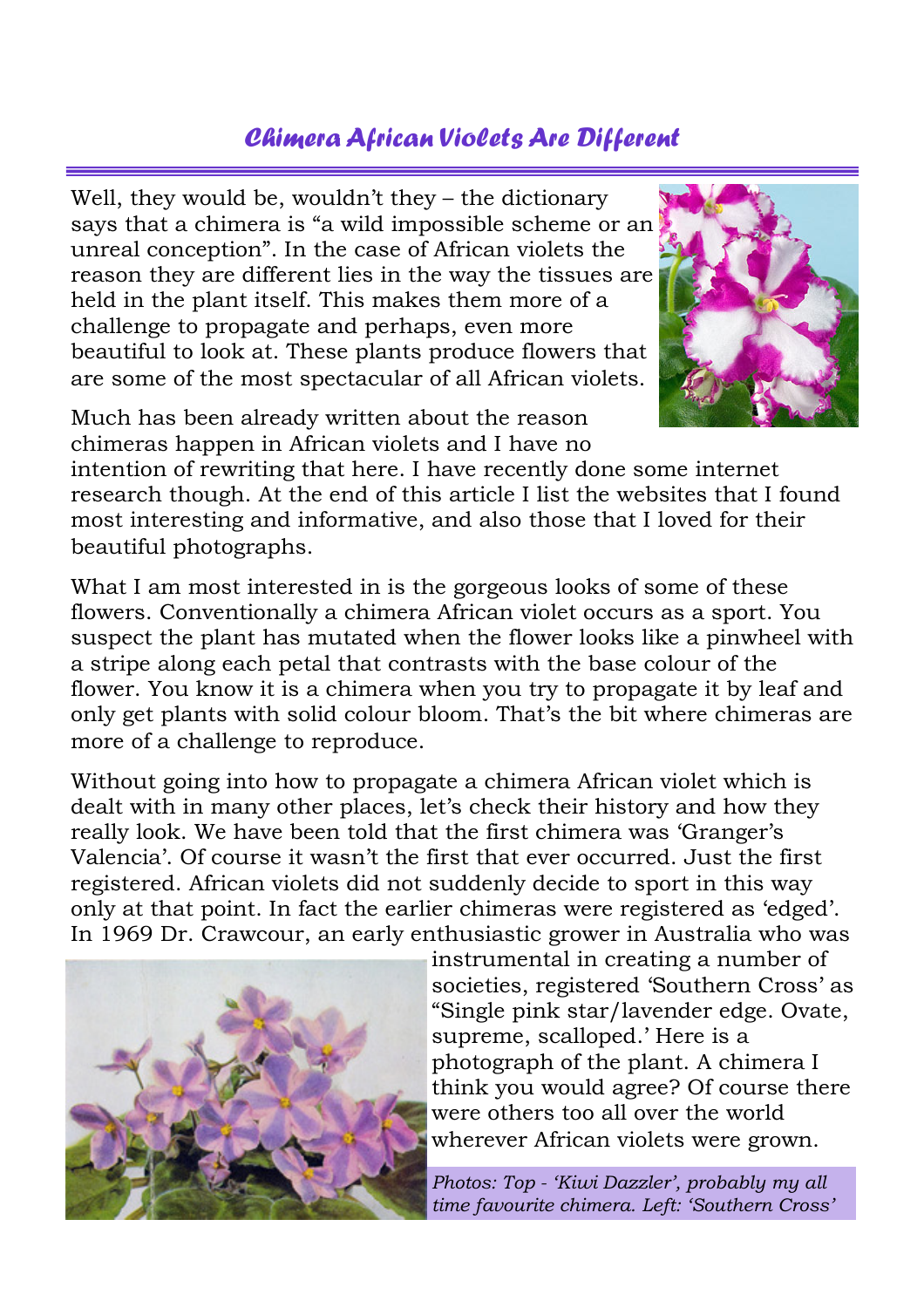I suspect that at that time little was done with the plants because of the difficulty of propagation. Now that we seem to have that under control we have a huge number being selected, grown out and named.

Currently "First Class", the computerised listing of hybrids from the American African Violet Society, comes up with a list of 25 plants if you search for chimera flowers. There are many others, though. In searching the internet for chimera African violets I had no trouble in putting together a series of over sixty photographs. If you want to whet your appetite for beautiful African violets, have a look at them here: http://www.pinterest.com/ coulsonruth/african-violets-for-everyones-chimeraafrican-viol/. Guaranteed gorgeous.

You probably wouldn't be attracted by all that are chimeras. The thing is, some African violets that are probably chimeras don't have clear pinwheel patterning that is the real hallmark of a chimera. Some even have differences from one flower to another and, perhaps radical differences from one stem to another. One I grew in the early 1980s seemed to have the colours in patches rather than stripes, but of course that might have been a peculiarity of my plant. Some may like that. I don't. I really prefer those like 'Humako Tineke' and 'The Alps' that have clearly defined colours with sharp contrasts between them.

Now we are seeing more chimeras with much more exotic flowers and in colours that years ago we could only dream about. Chimeras combined with fantasies, with edges of different colours, chimeras featuring green, and I have recently seen a hint of a yellow that may be a chimera. 'Victorian Flirt' seems to always come top of any list of favourite African violet flowers. When you look at that flower you can really understand why.

And let's not forget that there are foliage chimeras

Photos (from top) 'Humako Tineke', 'Emerald City', 'Victorian Flirt', 'Meditation'. 'Darling Pixie Sport', 'The Alps'.